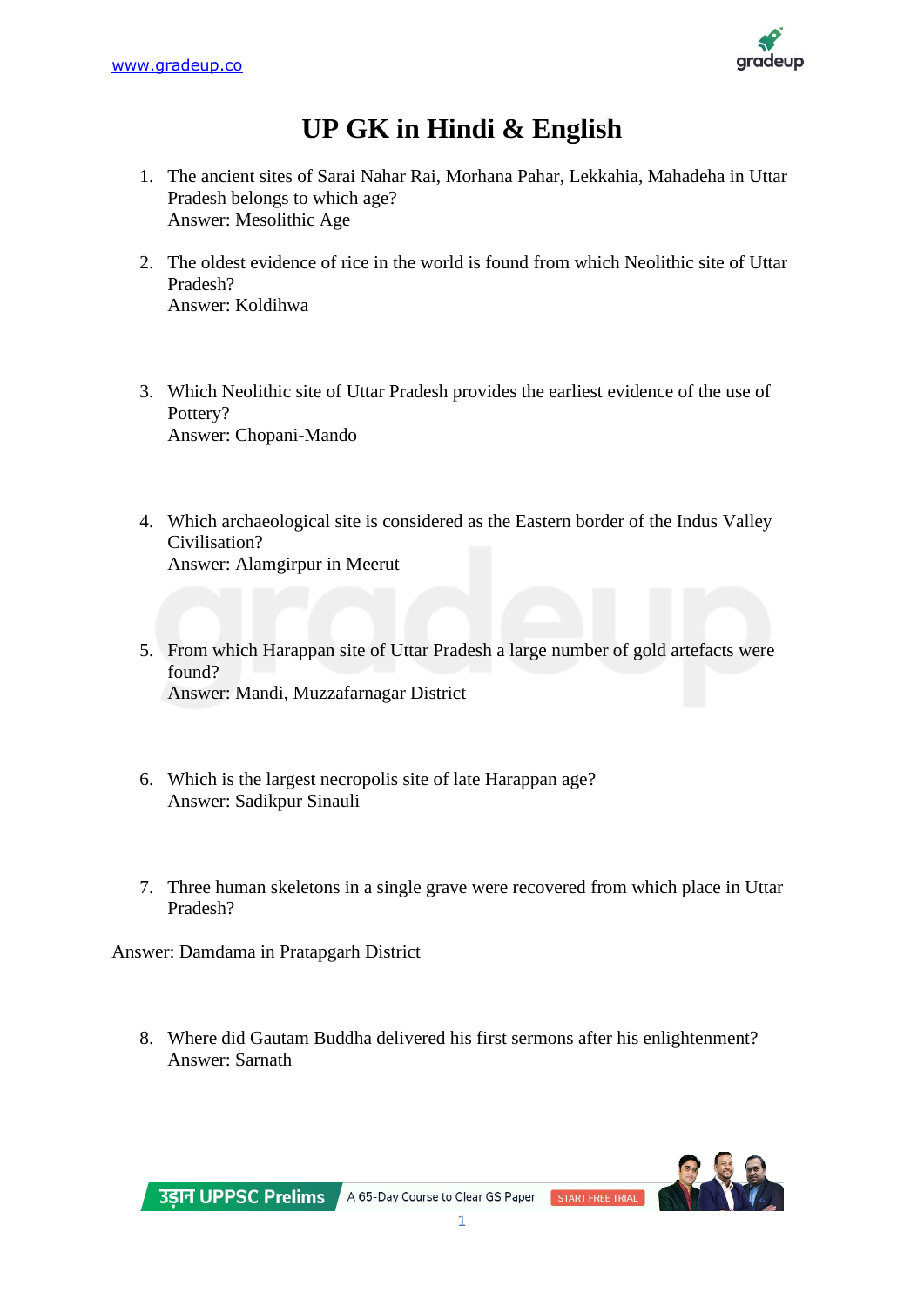

- 9. Gautam Buddha attained Mahaparinirvana in 483 BC at which place? Answer: Kusinagar
- 10. Where did Gautama Buddha spend most of his '*varshavaas'* (Rainy Season)? Answer: Shravasti in Kosala
- 11. What was the capital city of the Mahajanapada Vatsa? Answer: Kaushambhi
- 12. Which Ashokan Pillar has been adopted as the national emblem of India? Answer: The Lion Pillar of Sarnath
- 13. Which was the second capital of Kushan ruler Kanishka? Answer: Mathura
- 14. Works of which rulers are mentioned on the Allahabad Eulogistic Inscription? Answer: Ashoka Maurya , Samudra Gupta , Jahangir
- 15. Which Gupta Inscription does mention Gupta Genealogy upto Chandra Gupta II? Answer: Mathura Pillar Inscription
- 16. At which place is the Bhitari Pillar Inscription of Skanda Gupta situated? Answer: Gazipur District, Uttar Pradesh
- 17. The *Shikhar of* which Gupta Age temple became a standard feature of the Nagara Style Temple architecture of India? Answer: Bhitargaon Temple in Kanpur

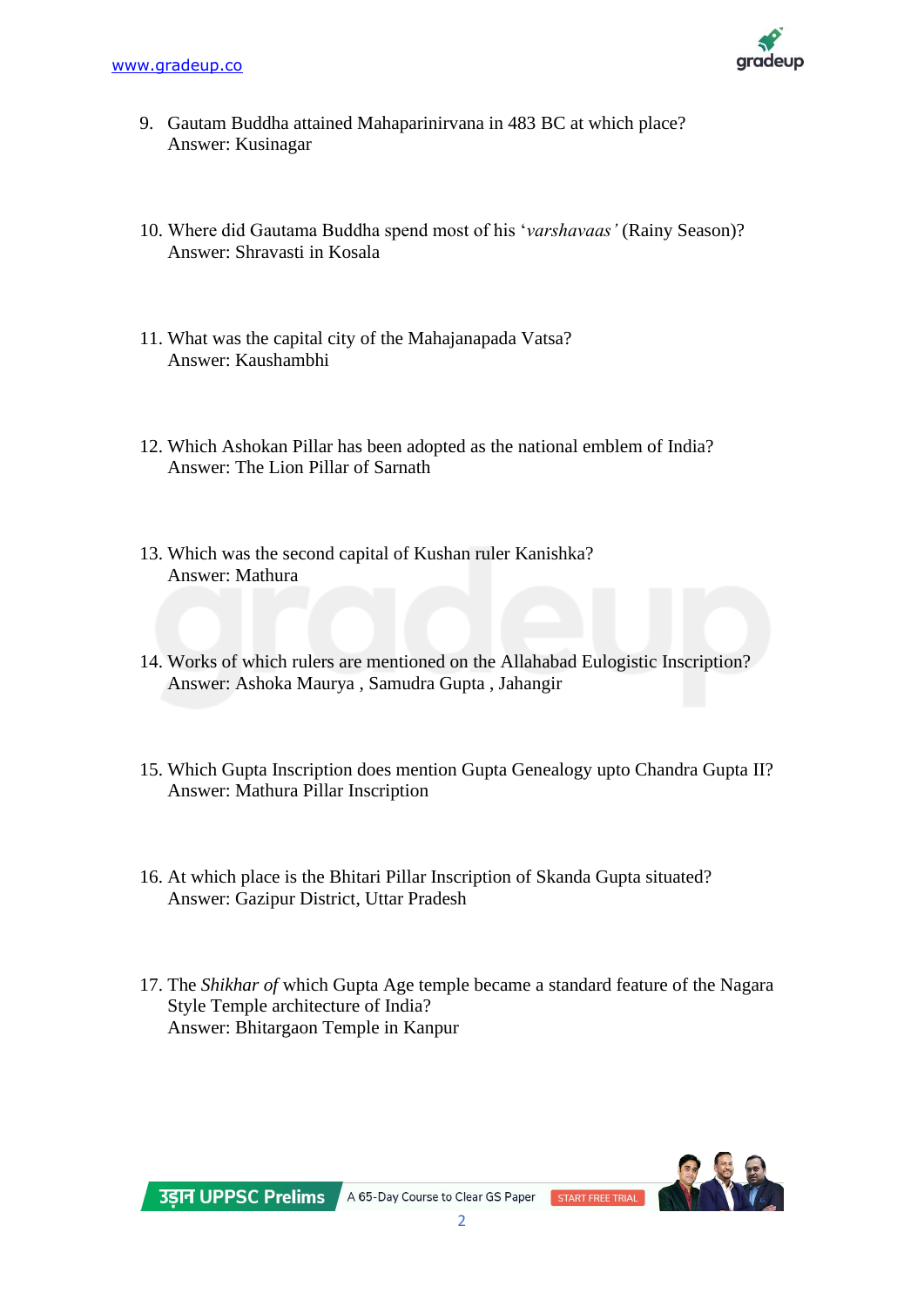

- 18. Harshavardhana organized an assembly in Kannauj for the propagation of which sect of Buddhism? Answer: Mahayana Sect
- 19. Where did Harshavardhana organize an assembly every five years to donate his wealth? Answer: Prayag
- 20. Which Pala ruler organized a grand Darbar at Kannauj? Answer: Dharam Pala
- 21. In which year did Mehmood Ghazni plunder the temple of Mathura? Answer: 1017-18 AD
- 22. Who emerged victorious in the battle of Chandawar in the year 1194 AD? Answer: Mohammad Ghori defeated Gaharwal ruler Jaichand
- 23. Before ascending to the throne of Delhi, Iltutmish was the governor of which place? Answer: Badaun
- 24. Which ruler of the Delhi established Agra and made it the capital city of his kingdom? Answer: Sikander Lodi
- 25. Who was Jaunpur State's last ruler to sign the Four Year Peace Treaty with Bahlol Lodi in 1458? Answer: Hussain Shah
- 26. Which was the decisive battle in which Humayun lost completely at the hands of Sher Shah Suri? Answer: Battle Of Bilgram (Kannauj) in 1540 AD

उड़ान UPPSC Prelims

A 65-Day Course to Clear GS Paper START FREE TRIAL

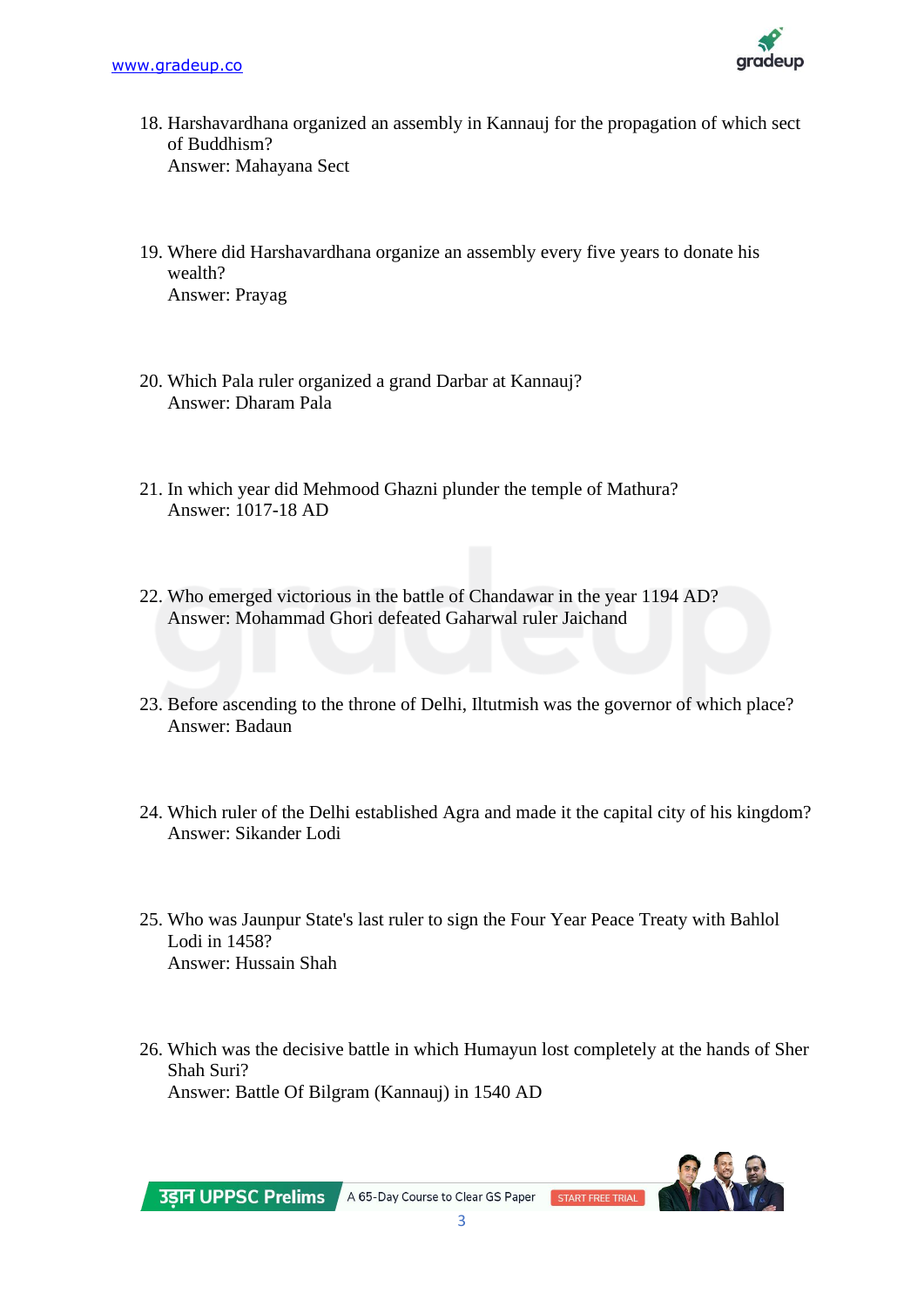

- 27. Fatehpur Sikri and Agra Fort were built by which Mughal King? Answer: Akbar
- 28. Birbal's Rang Mahal is found in? Answer: Kalpi (Jalaun District, Uttar Pradesh)
- 29. Which Mughal Emperor completed the Tomb of Akbar in Sikandara? Answer: Jahangir in 1613 AD
- 30. During the Mughal period, which Madrasa, located in Lucknow achieved specialization in the study of 'Muslim Jurisprudence'? Answer: Karangi Mahal Madrasa
- 31. Battle of Jajau was fought between which two Mughal princes? Answer: Bahadur Shah I and Muhammad Aazam(He lost)
- 32. Who was the founder of the independent state of Awadh in the latter Mughal era? Answer: Saadat Khan
- 33. Mention any two works of Banabhatta. Answer: Kadambari, Harshcharitam
- 34. Which famous medieval era's Persian poet is said to have invented the Khadi Boli? Answer: Amir Khusro
- 35. Who is the author of Akbarnama? Answer: Abul Fazal
- 36. Who was the founder of the Benaras Hindu University? Answer: Pandit Madan Mohan Malviya

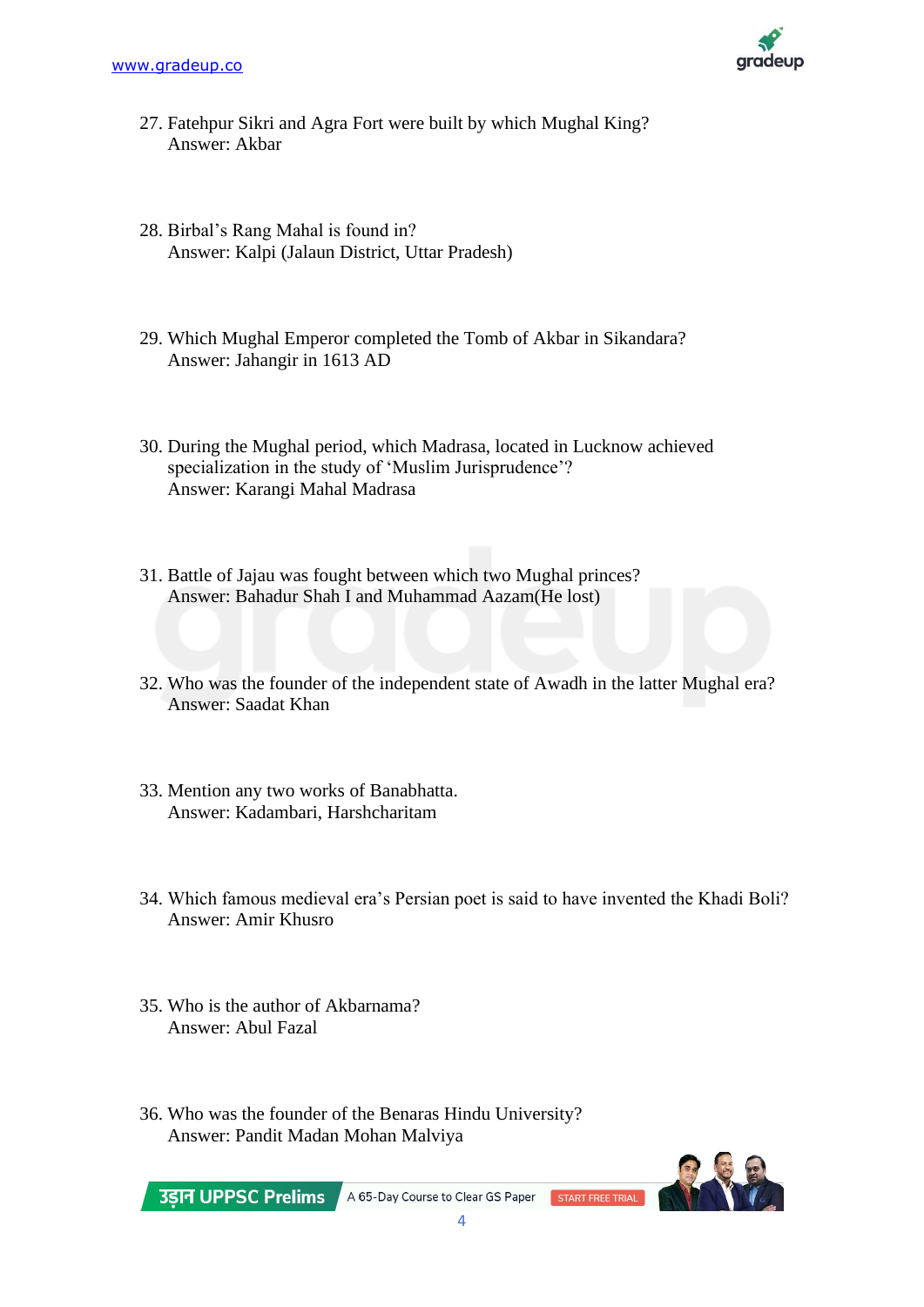

- 37. Who was the President of the Indian Constitution Commission which presented the Nehru Report? Answer: Motilal Nehru
- 38. Who wrote the famous patriotic song 'Sarfaroshi ki Tamanna'? Answer: Ramprasad Bismil
- 39. When was Mangal Pandey hanged? Answer: 8<sup>th</sup> April 1857
- 40. The Treaty Of Allahabad was signed in 1765 AD between Shah Alam II and the British after which battle? Answer: Battle of Buxar(1764 AD)
- 41. Who accepted the British supremacy over Benaras by signing the Treaty Of Faizabad  $(1775)$ ? Answer: Asaf-Ud-Daula
- 42. On 10<sup>th</sup> May 1857 the Indian soldiers of which cantonment revolted against the British and marched towards Delhi? Answer: Meerut Cantonment
- 43. In 1866-67 AD, who started the Deoband movement of Saharanpur? Answer: Muhammad Qasim Wanotawi and Rashid Ahmad Gangohi.
- 44. Who led the revolt of 1857 in Allahabad? Answer: Liyakat Ali Khan
- 45. Who started the Wahabi Movement? Answer: Saiyyed Ahmed Barelvi

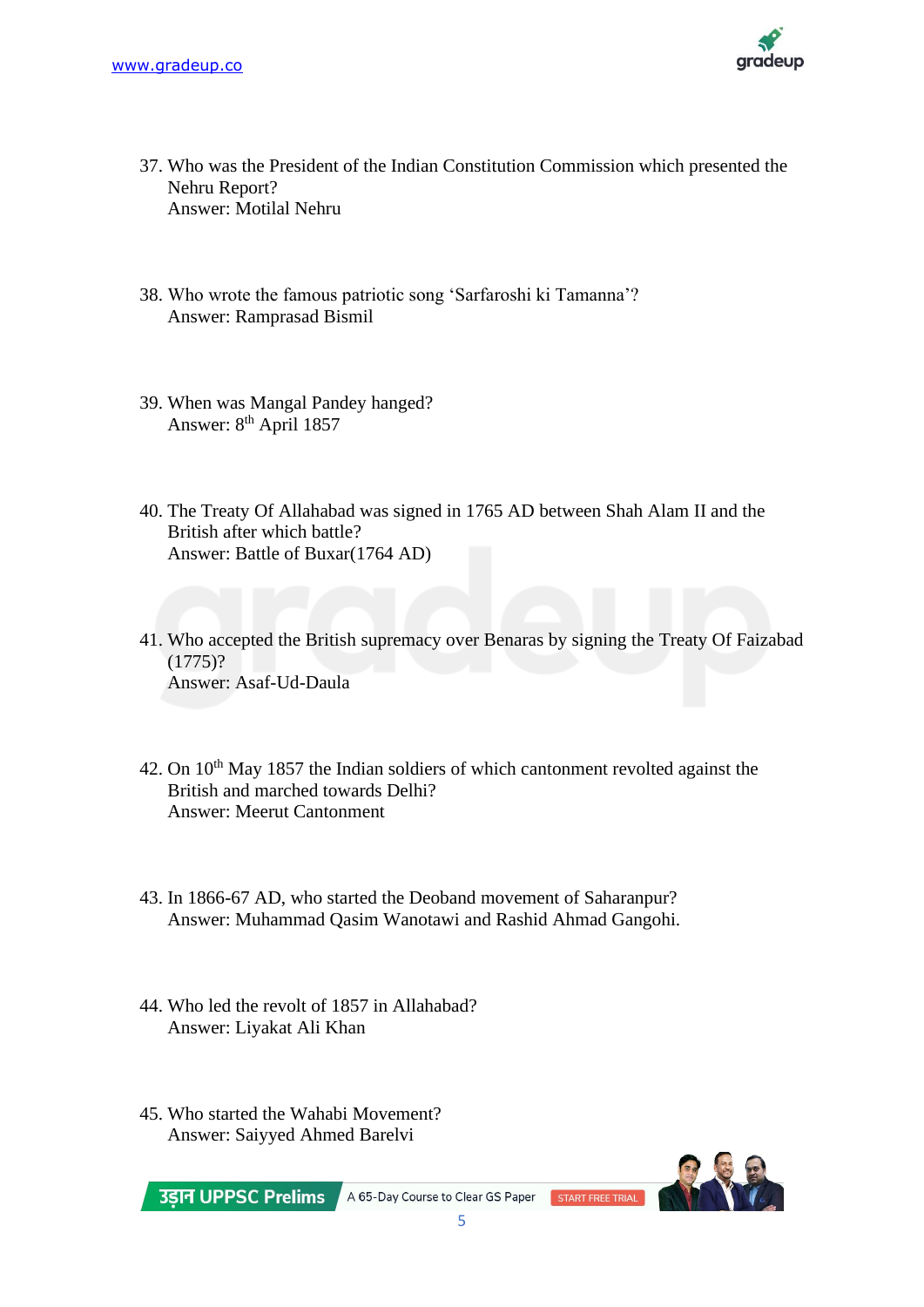

- 46. Where did the Radha Soami Satsang start? Answer: Agra in 1861 AD by Shivdayal Saha
- 47. Who was the first non-Indian head of the Congress session? Answer: George Yule, Allahabad Congress Session (1888)
- 48. In which Congress session, the liberals and the extremists came together and united? Answer: Lucknow Session (1916)
- 49. In which Congress session did Sarojini Naidu become the first Indian woman to become the president of the annual meet? Answer: Kanpur Session (1925)
- 50. Who presided over the annual session of the Meerut Session of Congress in the year 1946? Answer: J B Kriplani
- 51. Who led the 1857 revolt in Lucknow? Answer: Begum Hasrat Mahal of Awadh
- 52. Who founded the "Mohammedan Anglo-Oriental School'? Answer: Sir Syed Ahmed Khan in 1875 AD
- 53. Who were the founders of the Swaraj Party in the year 1923 AD? Answer: Motilal Nehru and Chittaranjan Das
- 54. Who was the first Governor of the state of Uttar Pradesh after India attained independence from the British rule? Answer: Sarojini Naidu

उडान UPPSC Prelims

A 65-Day Course to Clear GS Paper START FREE TRIAL

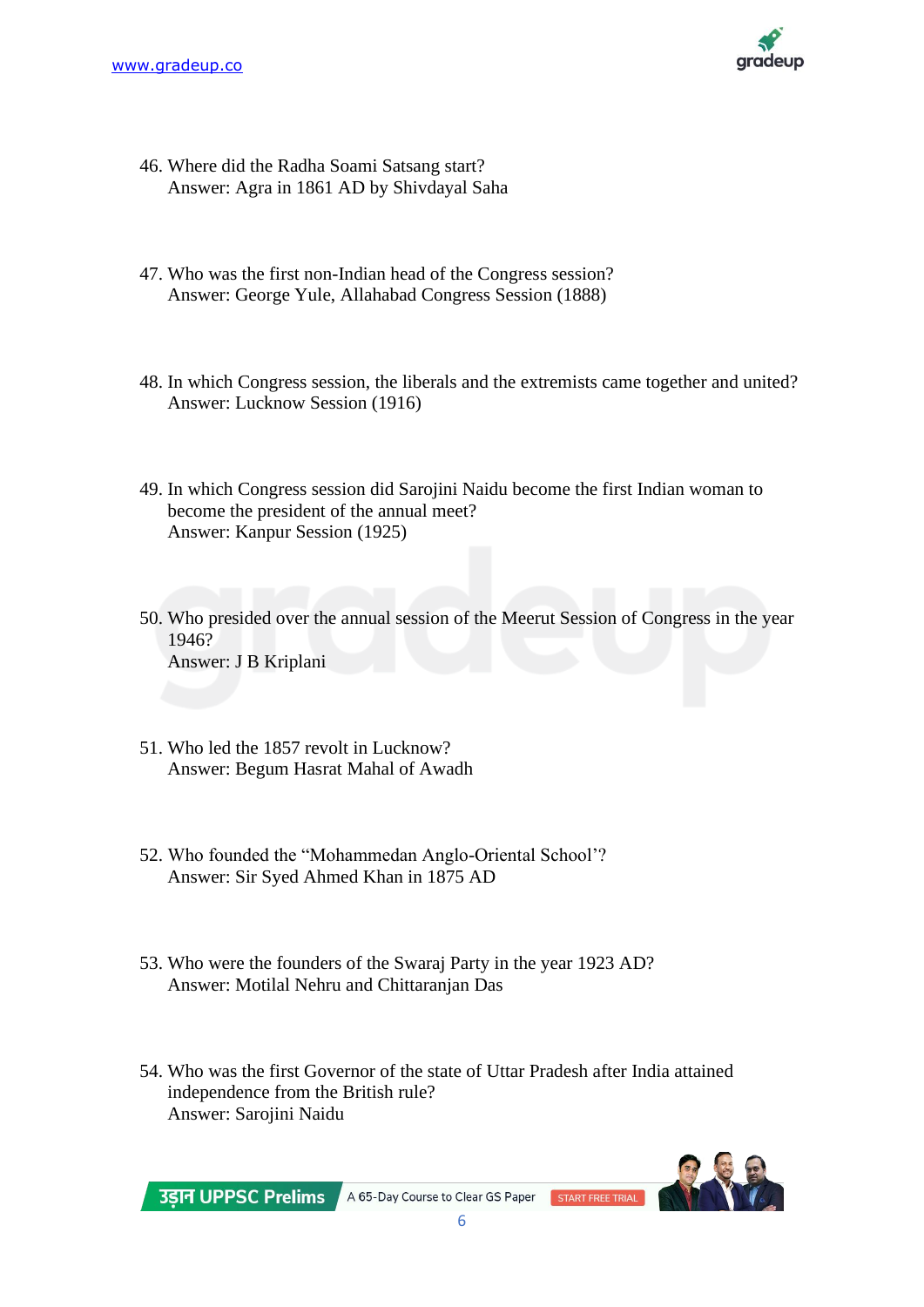

- 55. Name the birthplace of Lal Bahadur Shastri. Answer: Mughalsarai
- 56. Which regional language of Uttar Pradesh is spoken by the least number of population in the state? Answer: Bagheli
- 57. Which regional language of Uttar Pradesh is spoken by the maximum number of population in the state? Answer: Bhojpuri
- 58. Which festival is organized in Uttar Pradesh to mark the unity between the Hindu-Muslim community? Answer: Sulahkul Festival of Agra
- 59. Where is the festival of Lathmar Holi organized? Answer: Barsana and Nandgaon near Mathura
- 60. Which temple is said to be the only temple of India which is dedicated solely to Radha? Answer: Radha Rani Temple in Barsana
- 61. Who was the Guru of Tansen? Answer: Swami Haridasa
- 62. Which Gharanas/Schools of classical dance form Kathak originated in Uttar Pradesh? Answer: Lucknow Gharana and Benaras Gharana

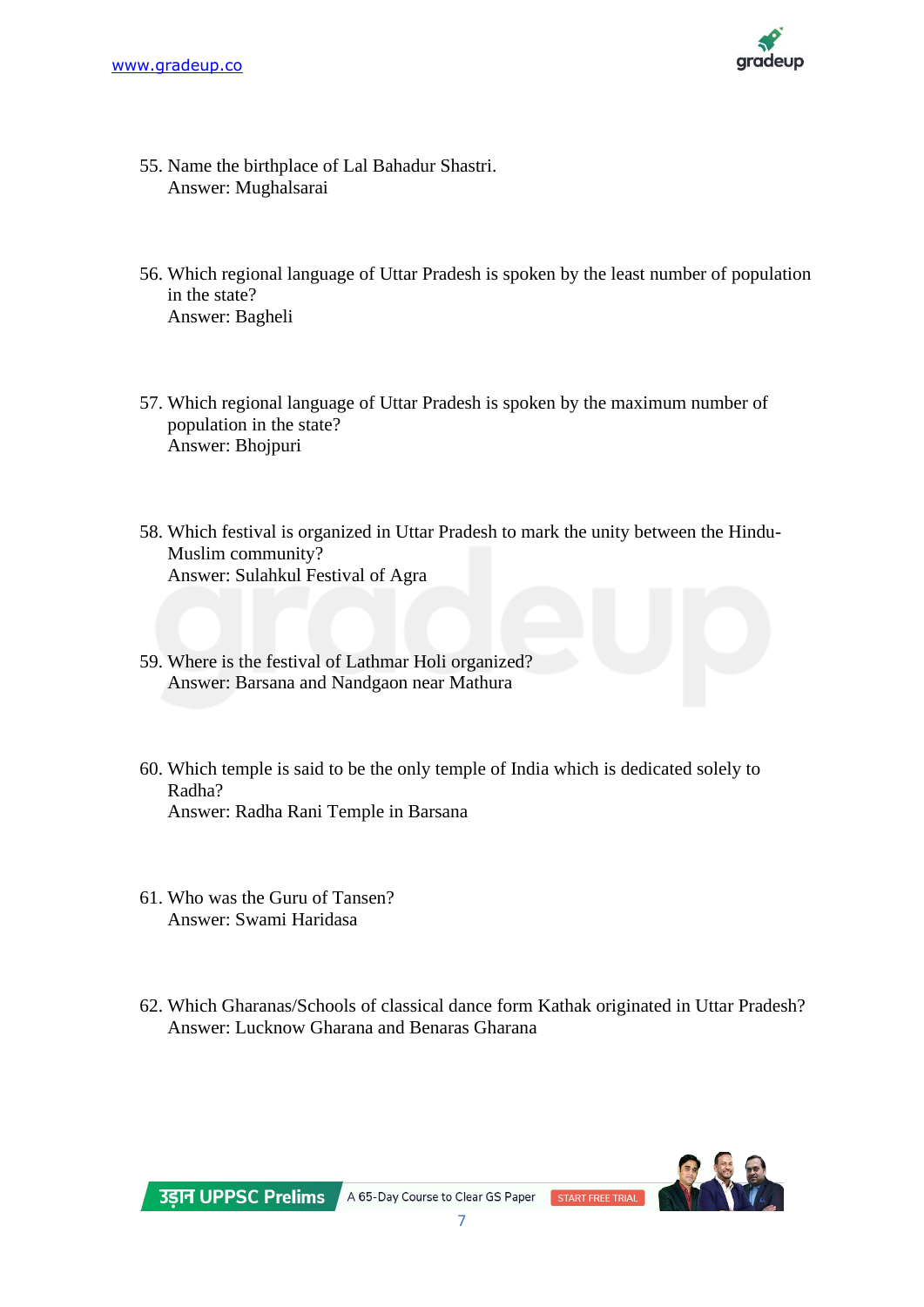

- 63. Dadjee ka Huranga a decorated festival of colour organized 2 days after holi is celebrated in? Answer: Baldeo, Uttar Pradesh
- 64. Who established the Bhatkhande Music Institute in Lucknow? Answer: Vishnu Narayan Bhatkhande
- 65. Which is the most popular folk dance of Uttar Pradesh? Answer: Nautanki
- 66. Which fair is the country's second-largest animal fair? Answer: Dadri Animal Fair in Ballia District
- 67. Which folk dance is performed by boys and girls of farming background to appease the Lord Indra during monsoon? Answer: Shara Dance
- 68. Ardh Kumbha Mela and Kumbha Mela are organized at an interval of how many years? Answer: 6 Years and 12 Years, respectively
- 69. Mention the latitudinal and longitudinal extension of Uttar Pradesh/ Answer: Latitudinally lies between 23 52' to 30 24' Northern Latitude Longitudinally lies between 77 05' to 84 38' East Longitude
- 70. With which states does Uttar Pradesh share its longest and shortest border? Answer: Madhya Pradesh and Himachal Pradesh respectively
- 71. Name the districts of Uttar Pradesh which falls on Indo-Nepal. Answer: Maharajganj, Sidharthanagar, Pilibhit, Lakhimpur Kheri, Bahraich, Balrampur, Shravasti



A 65-Day Course to Clear GS Paper START FREE TRIAL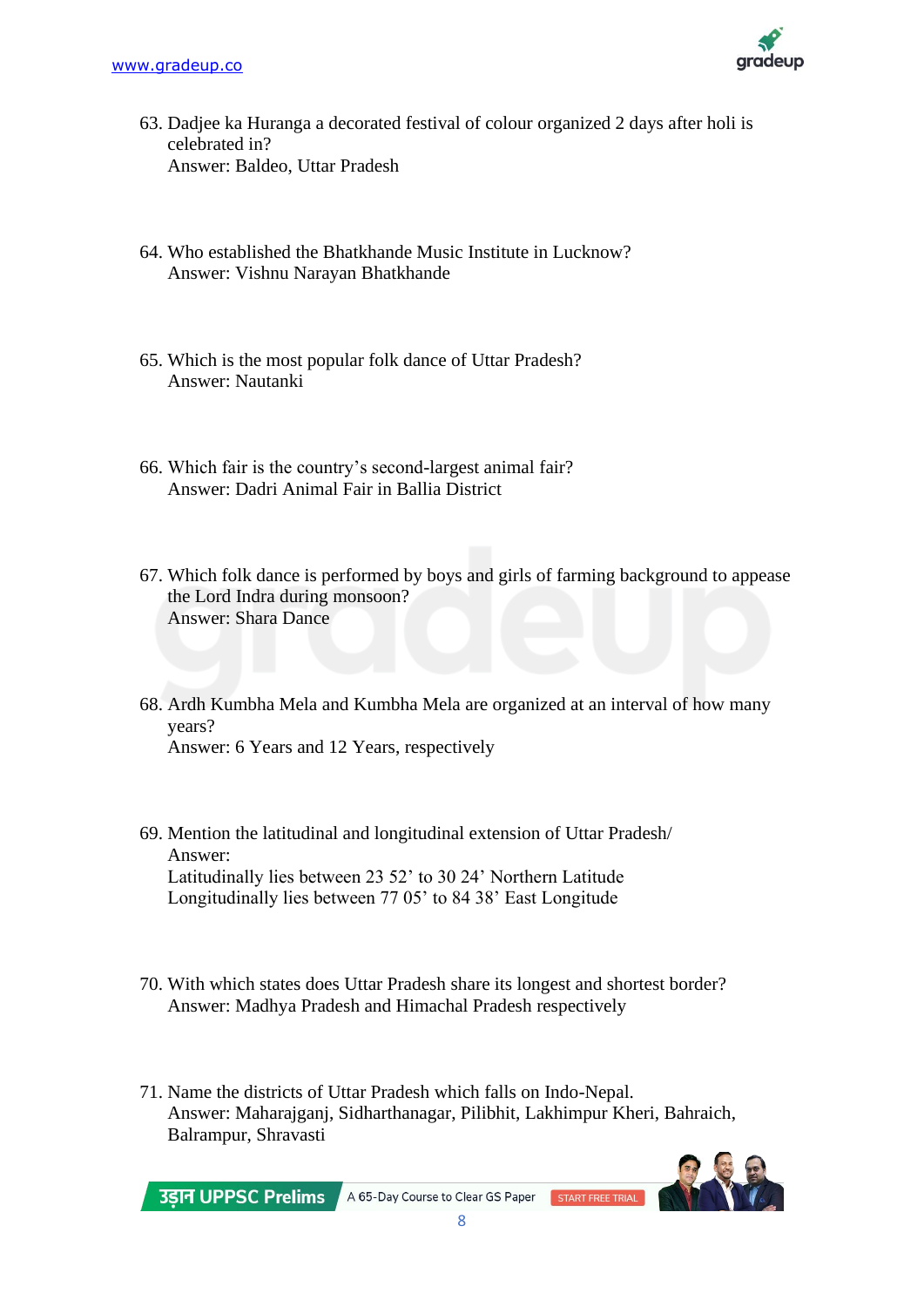

- 72. Name the two districts of Uttar Pradesh which touches the boundary of Delhi. Answer: Ghaziabad and Gautam Buddha Nagar
- 73. Uttar Pradesh is divided into how many physiographical dimensions? Answer: Three, viz. Gangetic Plain, Bhabar-Terai Region, Plateau of South
- 74. With how many states-UTs does Uttar Pradesh share its borders? Name those states. Answer: Nine States-UT, viz. Himachal Pradesh, Haryana, Rajasthan, Madhya Pradesh, Chhatisgarh, Jharkhand, Bihar, Uttarakhand and Delhi
- 75. Which river determines the boundary between the state of Haryana and Uttar Pradesh? Answer: Yamuna
- 76. Which districts of Uttar Pradesh forms the boundary with Rajasthan? Answer: Agra and Mathura
- 77. Which is the only district of Uttar Pradesh which touches the boundary of Chhatisgarh? Answer: Sonbhadra
- 78. When was the Forest Corporation established in Uttar Pradesh? Answer: November 25, 1974
- 79. When was the first forest policy and second forest policy declared in Uttar Pradesh? Answer: 1952 AD and 1998 AD, respectively
- 80. Which district has the highest forest cover in Uttar Pradesh? Answer: Sonbhadra

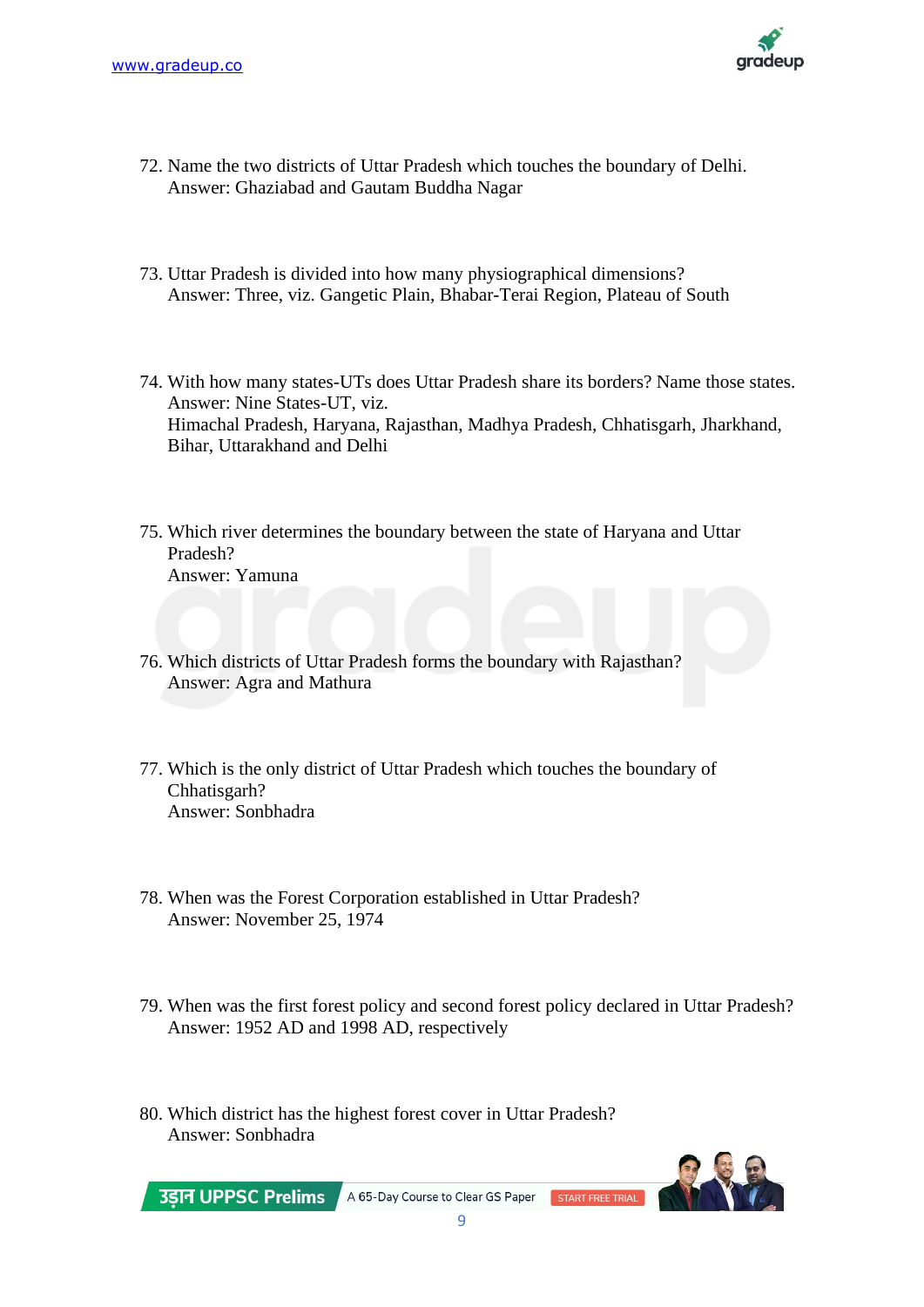

- 81. Where was the first wildlife sanctuary established in Uttar Pradesh? Answer: Chandraprabha Wildlife Sanctuary in Chandauli (Year=1957)
- 82. Where is the largest Bird Sanctuary of Uttar Pradesh? Answer: Lakh Bahashi Bird Sanctuary, Kannauj
- 83. Which is the smallest wildlife sanctuary of Uttar Pradesh? Answer: Mahavir Swami Wildlife Sanctuary @ Lalitpur
- 84. Which is the most widespread soil In Uttar Pradesh? Answer: Alluvial Soil
- 85. Which is the longest river in Uttar Pradesh? Answer: Ganga
- 86. Ganga enters and leaves Uttar Pradesh from which districts? Answer: Bijnor and Ballia, respectively
- 87. Name the two rivers which merge into the river Ganga at Allahabad? Answer: Yamuna and Tons
- 88. What are the other names of the river Gandak? Answer: Shaligrami, Narayani
- 89. As per the 2011 Census, what is the percentage of the total population of Uttar Pradesh to that of the total population of India? Answer: 16.51%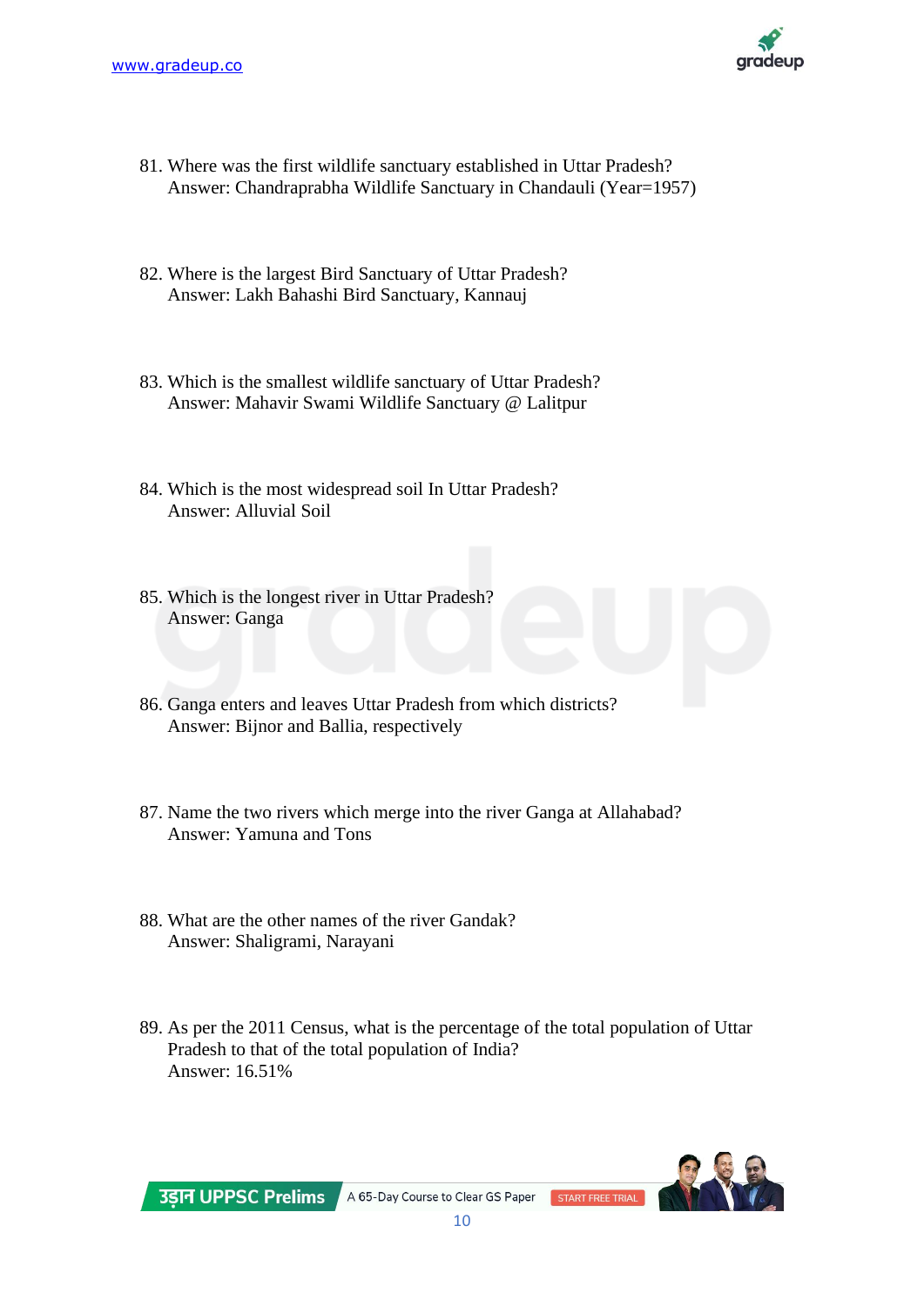

- 90. As per the Census of 2011, what is the average population density of in Uttar Pradesh? Answer: 829 persons/ sq. km
- 91. As per the Census of 2011 which state has the lowest percentage of Scheduled Tribe population? Answer: Uttar Pradesh
- 92. Which is the most populous district of Uttar Pradesh? Answer: Prayagraj (Allahabad)
- 93. From which Harappan site of Uttar Pradesh are the remnants of swords, chariot, and other warrior class objects are found? Answer: Sadikpur Sinauli
- 94. Where is the first water clinic for elephant opened in Inda for the specialized hydrotherapy treatment of the elephants? Answer: Mathura
- 95. Where is the Buddha Vihar Peace and Memorial Park situated in Uttar Pradesh? Answer: Lucknow
- 96. Where is the Night Safari Park situated in Uttar Pradesh? Answer: Greater Noida
- 97. When was the Ram Katha & Art Gallery Museum established in Uttar Pradesh? Answer: 1988 in Ayodhya
- 98. Which museum in Uttar Pradesh conserves and have compiled all kinds of materials related to Doctor B R Ambedkar? Answer: Dr. Bhimrao Ambedkar Library and Museum